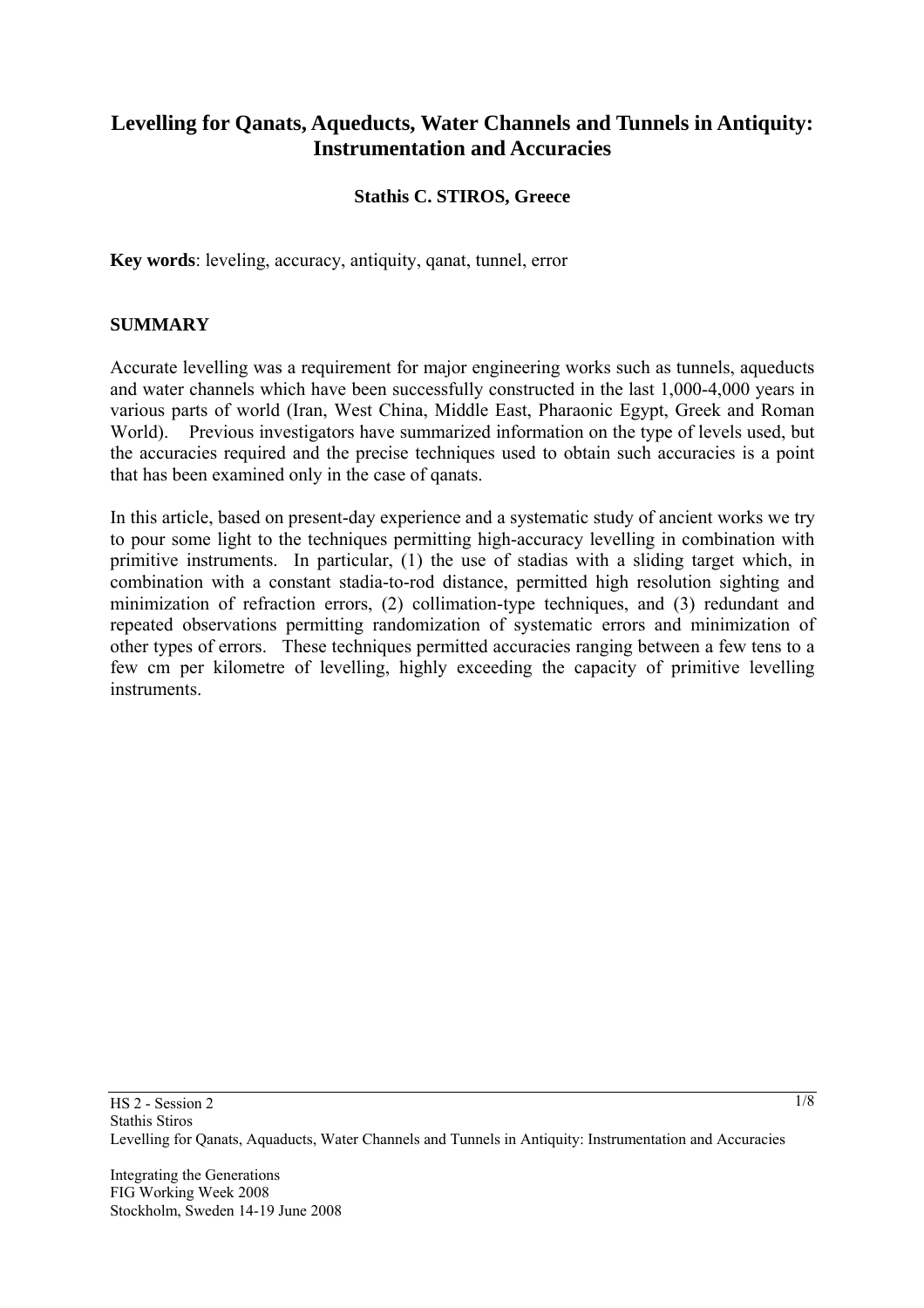# **Levelling for Qanats, Aqueducts, Water Channels and Tunnels in Antiquity: Instrumentation and Accuracies**

#### **Stathis C. STIROS, Greece**

### **1. INTRODUCTION**

In the last 4,000 years some impressive engineering works such as tunnels, aqueducts and water channels have been successfully constructed in various part of the world. Some examples are the qanats in Iran and in surrounding regions (Fig. 1), i.e. underground water channels, excavated at the bottom of vertical shafts (Wullf, 1968; English, 1998; Stiros, 2006); the early water channels in Egypt, ancestors of the  $19<sup>th</sup>$  c. Suez Canal (Stiros, 2007); and tunnels, the most important example of which is the >1km long tunnel in Samos Island (Greece) excavated from both portals under the direction of Eupalinus in circa 530BC (Kienast, 1995).

Α common nominator in all these works is their accurate leveling, which has been recognized as the most difficult part of the whole project, at least as far as qanats are concerned (English, 1998). This is because a qanat was made in three phases. First, a master well producing water at a certain distance from the channel output area was constructed. Then it was



Fig. 1. Cross-section of a typical ganat in Iran. After a head well exploiting a productive aquifer is constructed, the qanat is designed on the basis of precise leveling. The tunnel excavation at the bottom of shafts starts from the exit of the canal and advances upwards, till the head well is reached. Excavated part is shown dark, while excavation debris is deposited around the shaft, giving the impression of lines of craters. After Stiros (2006).

measured the elevation of the water level in the well and the elevation of the output, destination area, usually a few to tens of km away, as well as the elevation of the ground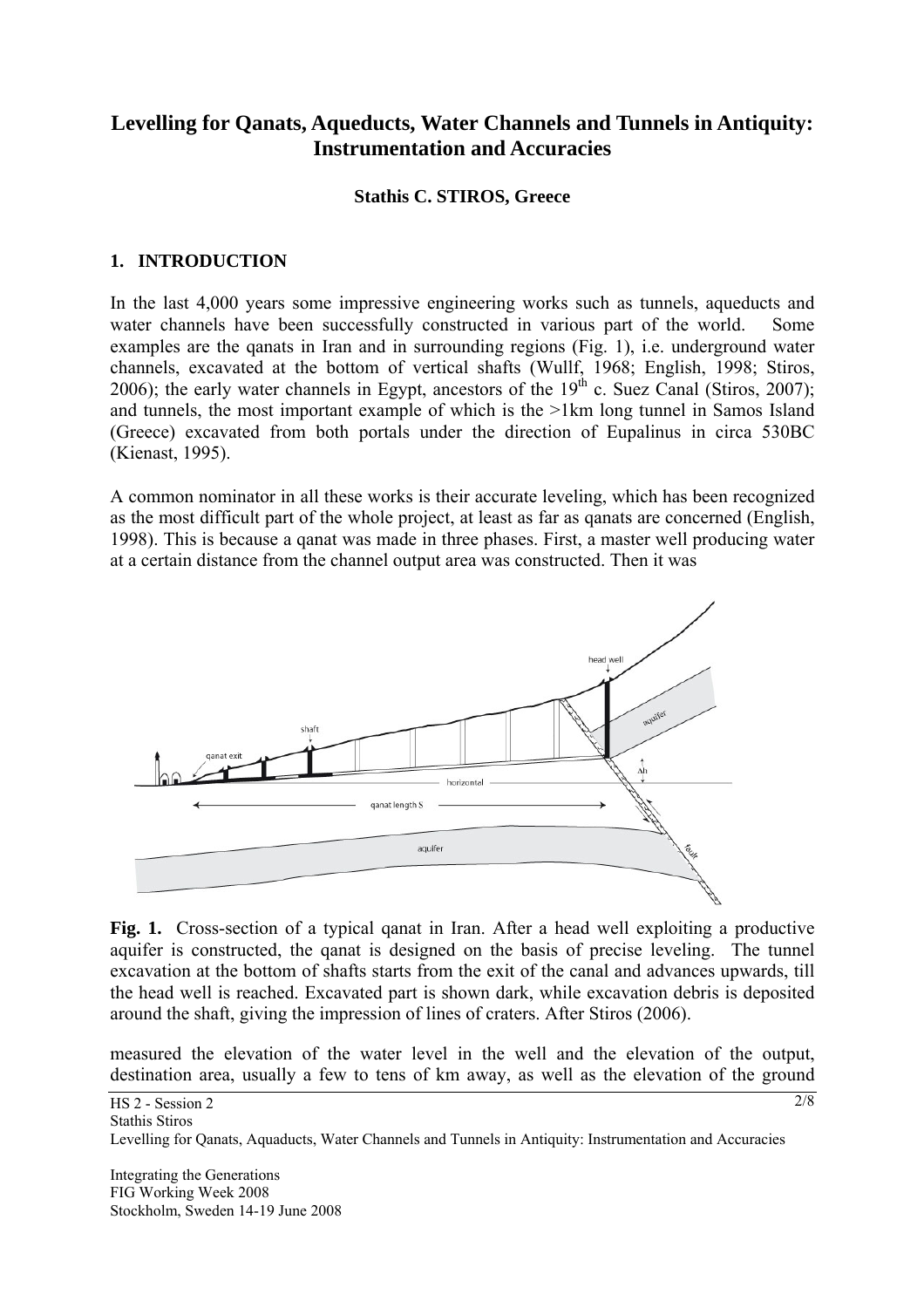along the future channel. Finally, the channel was excavated not from the master well downstream, but from the destination point upstream, until the producing main well was met. The project was successful if after a risky (death toll was not unusually paid) and long (usually several tens of years) efforts the underground channel arrived at the target level and the water was flowing freely along the water channel (English, 1998).

Still, these projects were made using primitive instruments, long before the telescope was invented. This raises the question how the geodetic design of these projects was made. This is a problem discussed by various investigators (Lewis, 2001; Kienast, 1995), but still a clear explanation has been presented only for qanats (Stiros, 2006). In this article we present some estimates of the accuracy in levelling in antiquity and explain which instruments and techniques ancient surveyors used

## **2. ACCURACY OF LEVELLING IN ANTIQUITY**

Accuracy is a stochastic term, and the common approach of standard deviation defines an estimate with a probability of 66%. Obviously, the work of ancient builders and surveyors could not have been constraint by such an estimate: it would be out of place to design a qanat for instance, and after 30 years of work to recognize that the underground channel reached the main producing well is above the water level and the whole project failed!

Levelling in antiquity was therefore based not on the concept of the standard error as is the case in our days, but on the tolerance of measurements, which may be described as an error margin not to be exceeded with a probability of 99.9% for qanats or 95 to 99% for other projects. Hence tolerances correspond to the standard error multiplied by a factor of 2, 3 or 4, depending on the significance of the project.

The only case for which estimates of the accuracy of levelling in ancient surveys are available is that for qanats. In particular it was shown that adopting modern typology and the formula  $\sigma = \sigma_0 \sqrt{S}$  (eq. 1) where S is the distance in km (Bomford, 1971; Vanicek et al., 1980), successful completion of these works requires a value of  $\sigma_0$  of the order  $\sigma_0=25$ cm/ $\sqrt{km}$ , with this value reaching the level of a few cm/√km in exceptional cases in the maturity period of qanat construction (Stiros, 2006).

In the case of the Samos tunnel, it was noticed that the excavations from the two portals of this >1000m long tunnel led to an offset of about 60cm at the breakthrough point (Kienast, 1995). This is certainly an estimate of the tolerance of the ancient survey, which, as will be analyzed elsewhere indicates an accuracy level broadly similar to that of qanats.

## **3. INSTRUMENTATION**

Geodetic instrumentation in antiquity, especially for levelling is not a mystery. Laborious work of various investigators (for instance of Lewis, 2001) have permitted to summarize the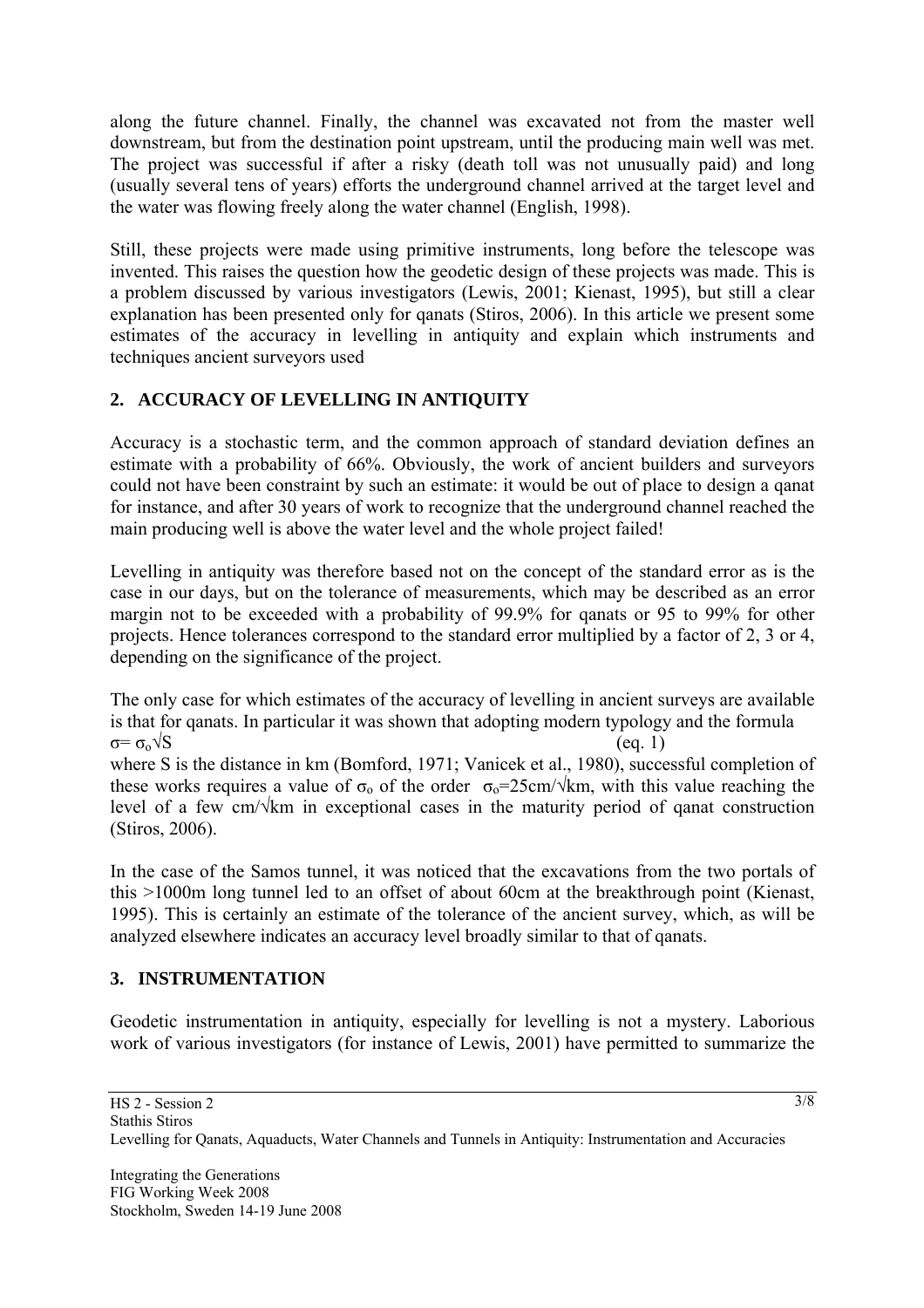basic principles of ancient levels as in Fig. 2. The basic characteristic of all these instruments is that they were equipped with a simple horizontality system and a simple sighting system,



**Fig. 2.** Typical traditional and ancient leveling instruments. After Stiros (2006).

usually a tube or a V-shaped hollow. In addition, there were used stadias, but of much lower accuracy.

There are two points in instrumentation that are usually ignored. First, in some cases stadias were not simple graduated staffs, but they were equipped with a sliding circular target, adjusted to the sighting point (Fig. 3). And second, the level and the stadias were connected with wires of equal length, apparently forcing the distance-to-rod distance to remain constant, as is noticed for instance by Al Karaji, summarizing the state-of-the-art in the Arabic-Persian world at circa 1000AD (Lewis, 2001).

## **4. DISCUSSION**

Professional surveyors and surveying educators know well that the quality of instruments is not the only parameter determining the quality of measurements, and the latter is primarily affected by the overall measuring procedure and the expertise of the measuring teams. In addition, our present-day understanding of the accuracy in levelling, especially after the studies of the aseismic uplift of Southern California in the 1970's (Reilinger and Brown, 1981; Stein, 1981; Strange, 1981) indicate that levelling is affected by three primary types of errors: (1) sighting and calibration errors, (2) refraction errors and (3) accumulation of errors (Bomford, 1971; Vanicek et al., 1980).

4/8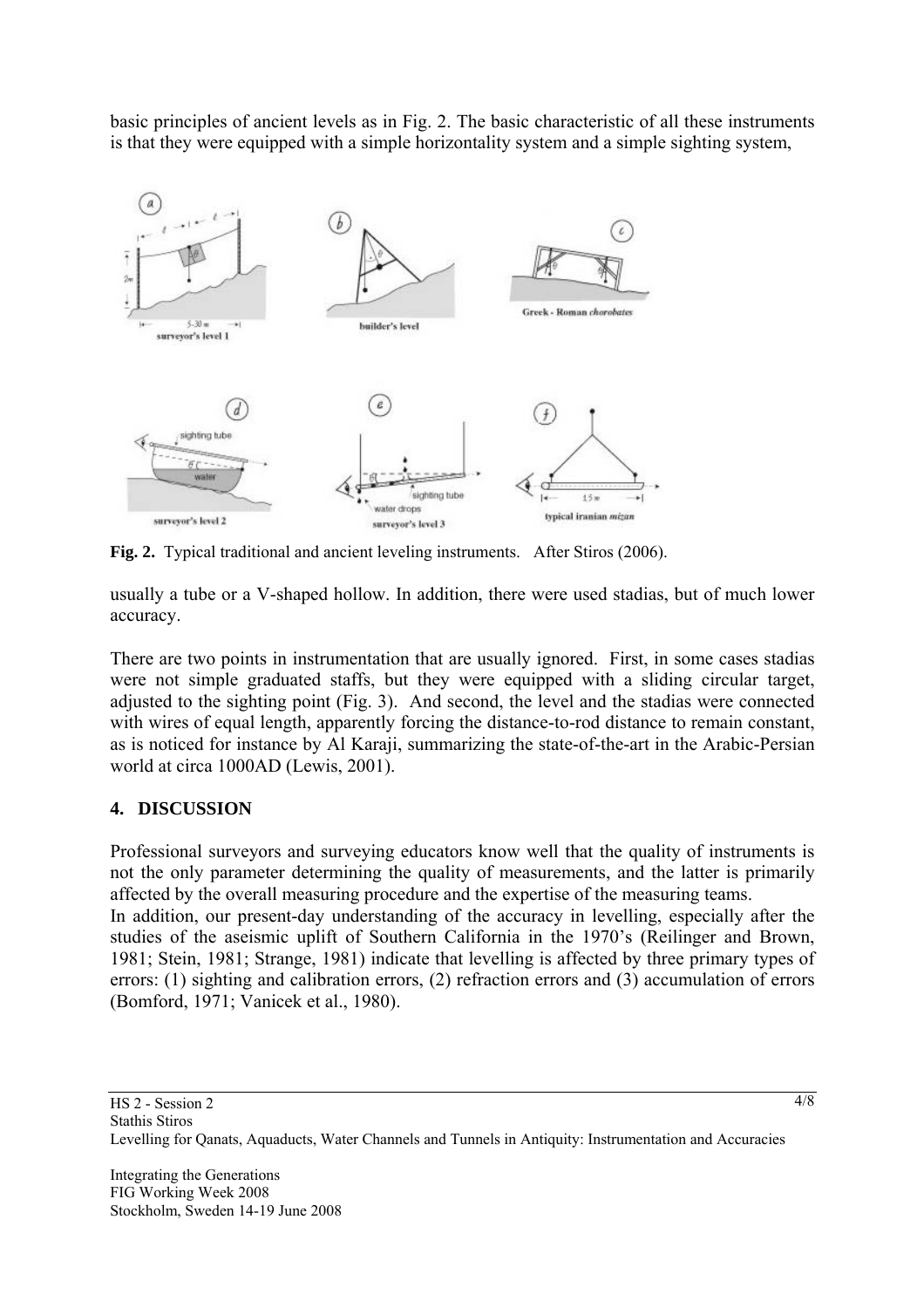The methodology proposed by Al Karaji, for instance, for a fixed distance between level and stadia representative also of techniques used in other periods and areas as well (Pharaonic Egypt etc; Lewis, 2001) permits to minimize the refraction errors, to a major degree



**Fig. 3.** Principle of accurate observations on a stadia equipped with a sliding target. This technique fully exploits the potential of human eye to identify differences better than absolute locations.

depending on the inequality between front-sights and back-sights. In addition, the sliding target on the stadia permits an optimum estimation of the elevation for two reasons: the human eye can estimate much better differences than absolute values (Fig. 3), especially since the diameter of the circular range of view through the sighting tube remains constant because of the fixed level-to-stadia distance. It was also likely that measurements were made on the stadia both at an upright position and then upside-down, and with the level first in one direction and then rotated  $180^\circ$  along a vertical axis; these processes permit imperfections in graduations of the stadia and linearity-horizontality of the level to be to a large degree obliterated (collimation). Such simple procedures permit minimization, if not elimination of the first two types of errors described above.

The third constituent of the error budget, accumulation of errors, is the most serious in levelling, especially in long traverses (Reilinger and Brown, 1981; Stein, 1981; Strange, 1981). Minimization of errors in every single sighting (using short and equal sighting distances) definitely permits to reduce this error. However, the basic strategy to limit this error, mainly related to systematic effects, is a technique currently used in high accuracy tunnelling: redundant, repeated observations permit to randomize systematic errors and increase the accuracy of results (Chrzanowski et al., 1993; Stiros, 2006). Ancient surveys were based indeed on this simple technique, ignored by most previous investigators of the ancient technology, in their majority non-professional geodesists. This technique was systematically applied in antiquity, as can be derived from two lines of evidence: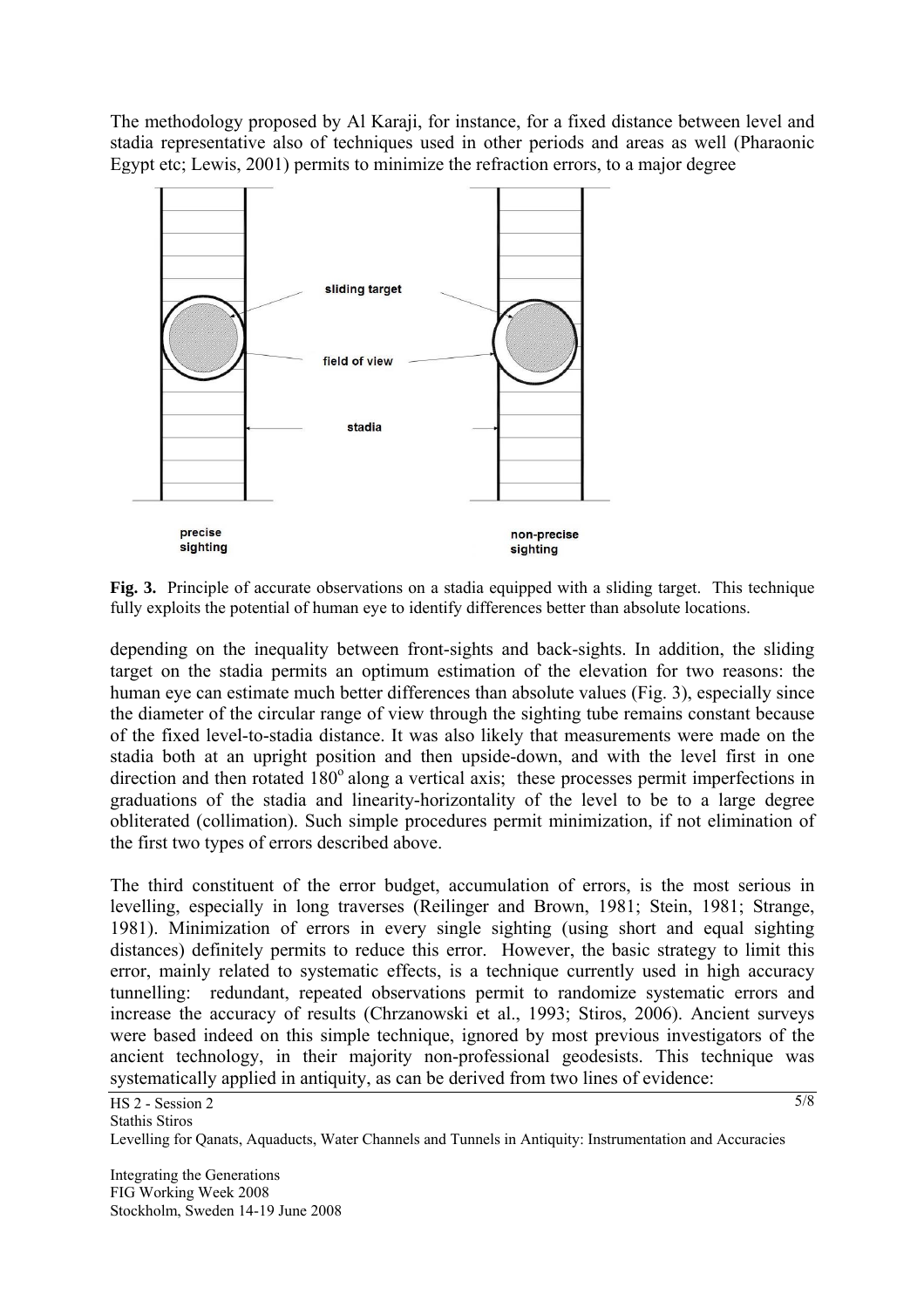First, the duration of geodetic work in antiquity, usually lasting for years (English, 1998; Grewe, 1998; Stiros, 2006). Second, traces of numerous levelling surveys surviving along the walls of the Samos Tunnel (Fig. 4).



**Fig. 4.** Levelling marks surviving on the walls of the Eupalinus tunnel at Samos (circa 530BC) indicating repeated or redundant observations. Line indicates the reference level at the tunnel ceiling. Vertical exaggeration 40X. After Kienast (1995).

Still, a basic requirement of high-quality results was the expertise of the surveying teams, using standardized and measurement techniques tested over decades and centuries and permitting minimization of all types of errors.

A final question arising is how we can explain the reported gross errors (about 10m) in levelling which prevented from completion of major water channels such as the Suez and the Corinth (Greece) Canal in antiquity. The answer is that reported erroneous estimates of the height differences between the two exits of the future Canals were used by opposed social, economic and political groups to block such works; it was not a question of accuracy, but a question of politics (Stiros, 2007)!

### **5. CONCLUSION**

Large scale engineering works such as tunnels, aqueducts and water channels have been successfully constructed in the last 1,000-4,000 years in various parts of world (Iran, West China, Middle East, Pharaonic Egypt, Greek and Roman World; see Grewe, 1998). Some of these works are at a scale of tens or even of one hundred kilometres, and obviously required high accuracy levelling, i.e. standard errors of a few tens to a few cm per root of kilometre of traverse.

Such accuracies are clearly up to one order of magnitude lower than those obtained by modern instruments in engineering short-length traverses, but they were obtained using primitive instruments. The type of levels used in antiquity are broadly known and summarized

Integrating the Generations FIG Working Week 2008 Stockholm, Sweden 14-19 June 2008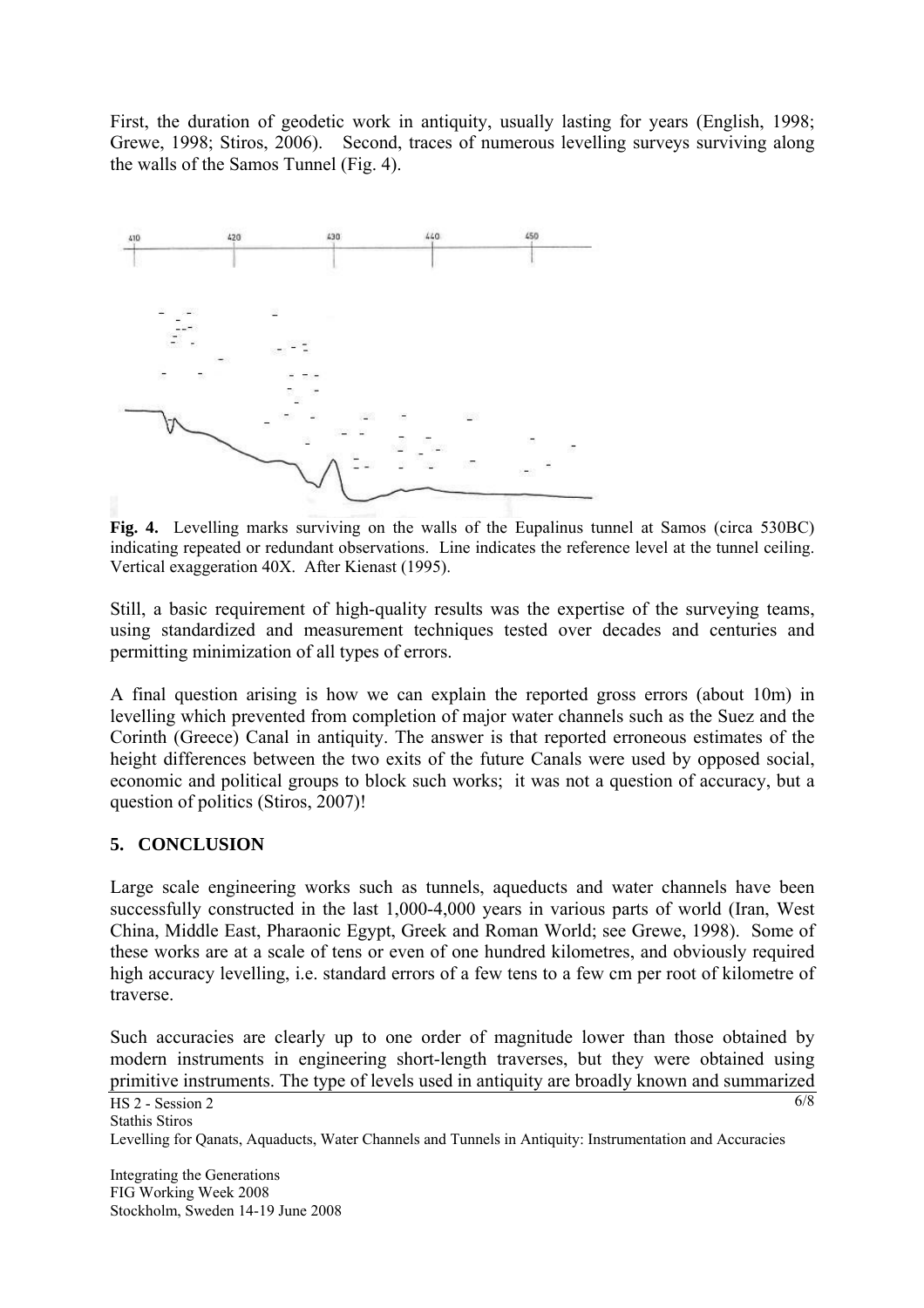in Fig. 2. The accuracy of levelling, however, depended not on the instruments, but on the measurement procedures. The latter involved first, well-trained parties using techniques developed by experience and tested in numerous projects for centuries. And second it involved techniques simple but effective: for instance, measurements on stadias equipped with sliding targets, measurements based on fixed rod-to-level distances, and most probably double measurements (with stadias in upright position and then upside down, as well as with the level in one direction and then rotated  $180^\circ$ ) to eliminate certain systematic errors induced by instrument imperfection (collimation). These techniques, mostly ignored in the past, in combination with repeated and highly redundant observations permitted quality in measurements highly exceeding the typical specifications of primitive instruments.

### **REFERENCES**

Bomford, G. (1971). Geodesy, Third Edition, Oxford, Clarendon Press, 731pp.

Chrzanowski, A., Greening, W., Trevor, Grodecki, J., Robbins, J. (1993). Design of geodetic control for large tunneling projects, Canadian Tunneling Canadien, Annual Publication of The Tunneling Association of Canada, (1993) 1-11.

English, P. (1998). Qanats and Lifeworlds on Iranian Plateau Villages, in: J. Albert, M. Bernhardsson, R. Kenna (Eds.), Transformation of Middle Eastern Natural Environment, Bulletin Series 103, Yale School of Forestry and Environmental Studies, Yale University Press.

Grewe, K. (1998). Licht am Ende des Tunnels. Plannung und Trassierung im antiken Tunnlebau. Verlag Philip von Zabern, Mainz am Rhein, 218pp.

Kienast, Η. (1995). Die Wasserleitung des Eupalinos auf Samos. Deutsches Archaeologisches Institut, Samos Band XIX. Rudolf Habelt, Bonn.

Lewis, M. (2001). Surveying instruments of Greece and Rome, Cambridge University Press, 389pp.

Reilinger, R., L. Brown, (1981). Neotectonic Deformation, near-surface movements and systematic errors in U.S. releveling movements: Implications for earthquake prediction. In D. Simpson and P. Richards, eds., Earthquake Prediction, an international review. Maurice Ewing Series 4, AGU, 422-440.

Stein, R. (1981). Discrimination of tectonic displacement from slope-dependent errors in geodetic leveling from Southern California, 1953-1979. In: Earthquake prediction: An international Review, D. Simpson and P. Richards, eds., AGU Maurice Ewing Series 4, 441- 456.

Stiros, S. (2006). Accurate measurements with primitive instruments: The "paradox" in the qanat design. Journal of Archaeological Science, 33, 1058-1064.